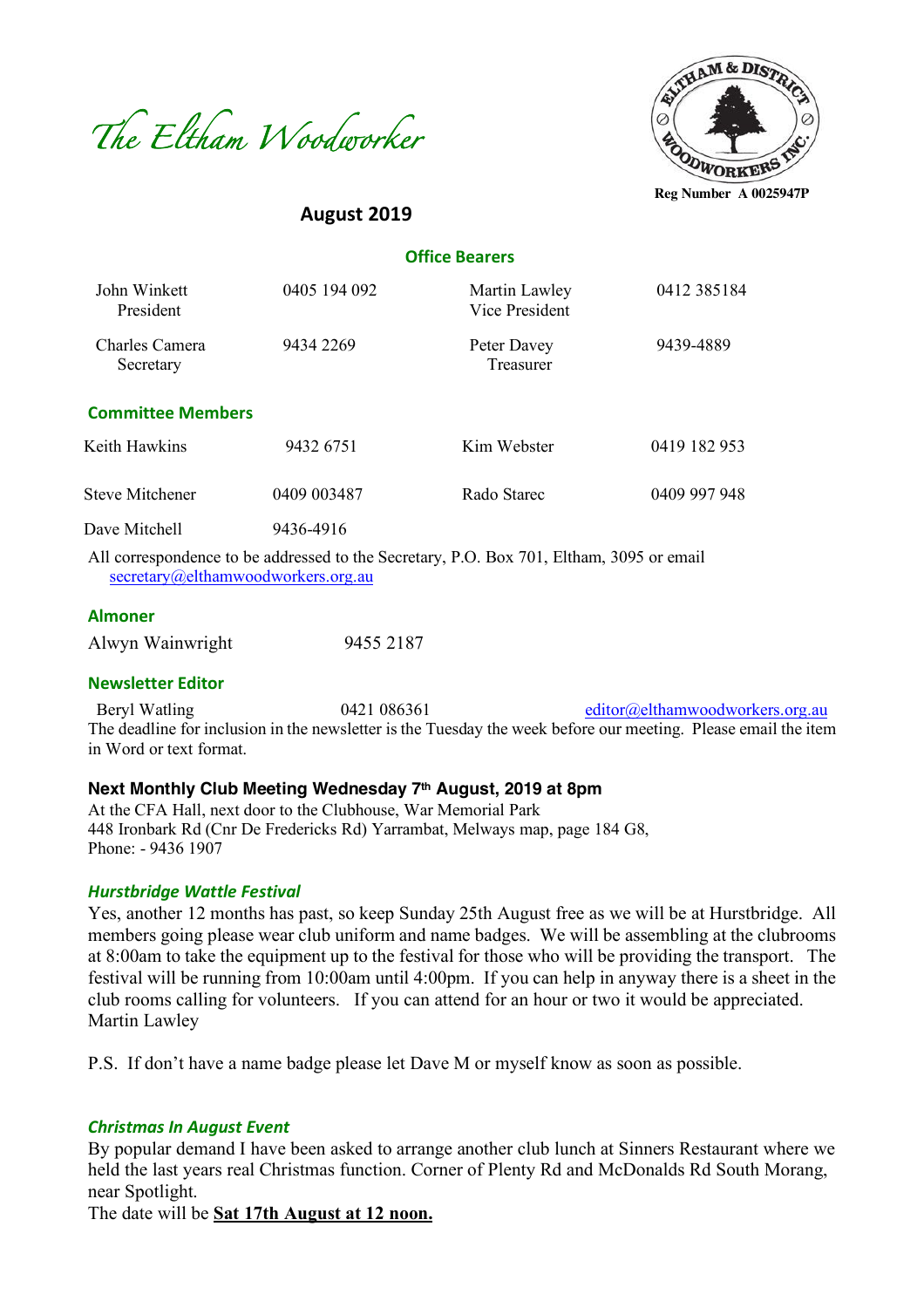You need to let me know if you and/or your partner are attending by 12<sup>th</sup> August so I can firm up our booking as they may need to put on extra staff. You can let me know at the August General Meeting or by email.

They have a \$10 menu with about 8 choices or you can order from the standard menu and I will not be collecting deposits for this one.

If you do not arrive by 12:30 (unless you let me know early), I will let the management have our unused spaces for other patrons.

The notice on this one was short as I had to fit in with our other Commitments, (Whittlesea Show, Wattle Festival Exhibition etc) and our newsletter dates.

I will be also organising our real Christmas function at the same place on Sat 30<sup>th</sup> Nov for Lunch. Can you put it in your calendars? I will provide further info closer to the date.

Dave Mitchell, dave1980@netspace.net.au

# Point to ponder ….

# You give but little when you give of your possessions. It is when you give of yourself, that you truly give.

# *Mentor Monday Report - Dave Mitchell*

# *Hand Tool Workshop - Martin Lawley.*



The workshop topic of hand cut dovetails, was a very successful one with 10 members in attendance. Many thanks to Keith Wade for giving up his time to demonstrate the art of cutting dovetails. Keith's demonstration of how to cut dovetails was most informative and the practical part was the way in which it was put into practice with all present cutting their first dovetails with quite a great deal of success. The general thought by all present was that the first

thing was to go home and practise and practise to make a near perfect joint.

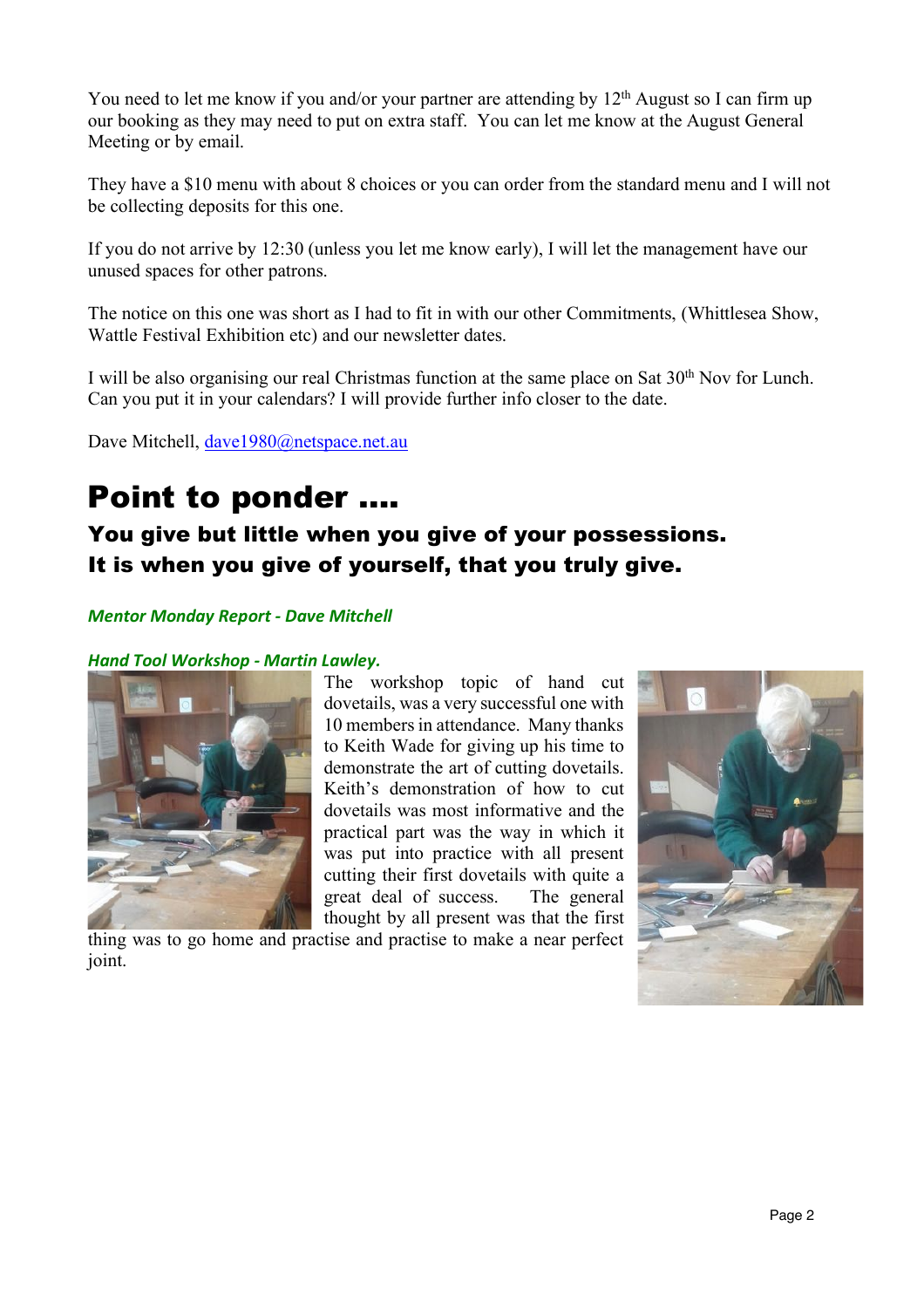

So, at our exhibition in November we hope to see many boxes, drawers and anything else that could involve the practical use of dovetails after today's demonstration and practical lesson in cutting. There are a few photos of today's workshop which show everyone's head down marking out and cutting.

Once again, many thanks Keith.

Our next hand tool workshop is on the  $26<sup>th</sup>$  of August and we will be making a bench hook, we will be using some of the plywood in the container.

#### *Around the workshop – August 2019 - Charles Camera*

In the quest to keep members safe there is always room for improvement based on workshop events (mishaps?) during the month. This month I became aware of two occasions when large rounds of timber stock were offered up to the large bandsaw for cross cutting. THIS IS EXTREMELY DANGEROUS and having done the same pre-club a very long time ago (before getting some wisdom) I can guarantee that no one would do this twice! The reason is that the front of the log is totally unsupported and the blade pulls it down, ie rotating it and digging in with very spectacular results.

It is possible to saw round shapes BUT it needs special jigs which we do not have at present. If you have such a job to do seek help from experienced woodworkers as there are other ways to do it – eg with a hand saw.

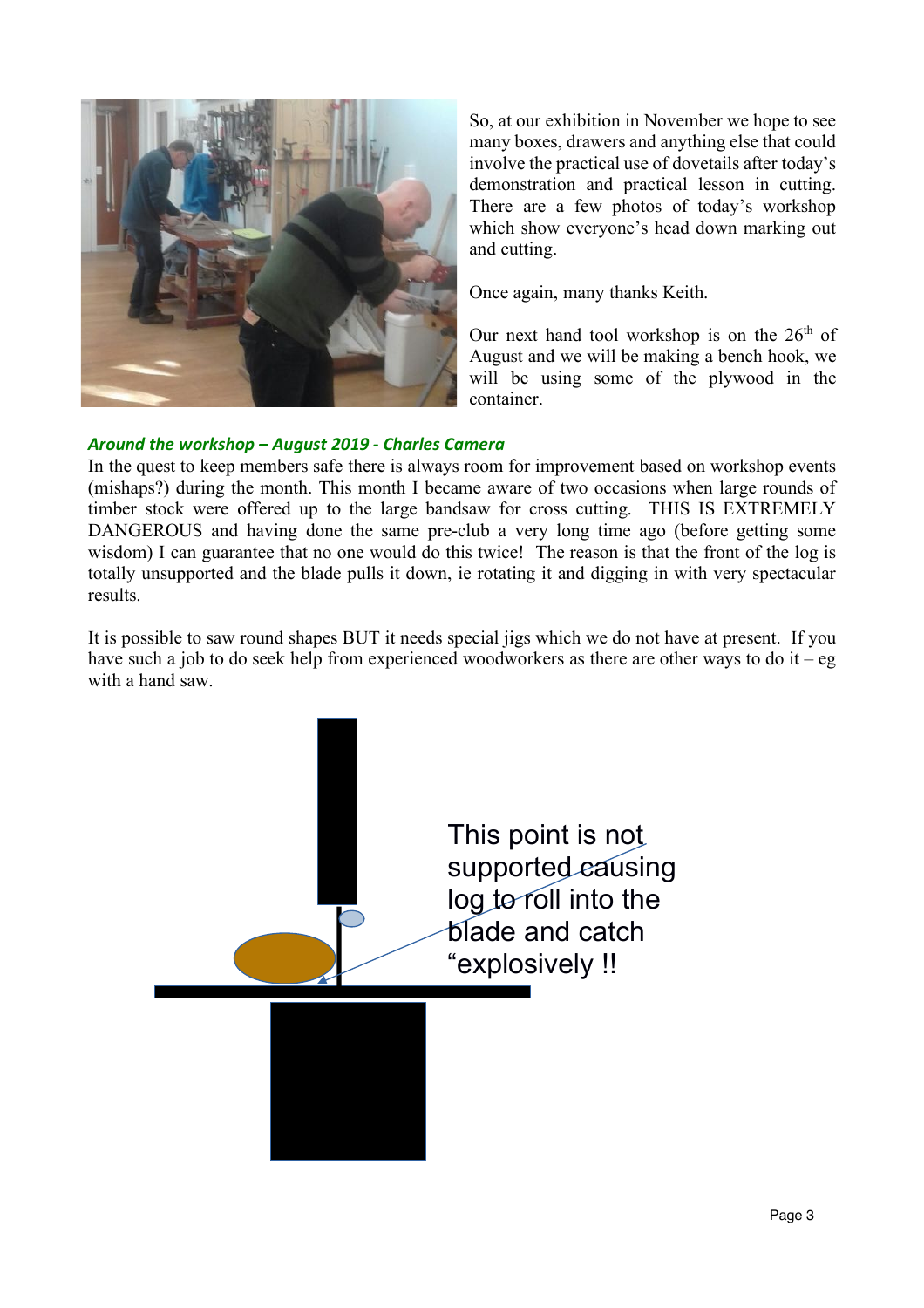Now some good news. The club has at last purchased a Festool mortising machine and members will be able to use it for a wide variety of applications after training – initially from Martin Lawley who is learning the finer points on it right now but soon from a number of other trainers. The tool is very little different to a biscuit joiner but requires a little more care – and must be treated very carefully as it is a very expensive item. I have for some years been using floating tenons and have made a number of tables, cabinets, wooden boxes, and even recently joined a ukulele neck to the body with ridiculous ease compared to traditional methods. One of our mentoring group attendees has recently used floating tenons on a three legged stool that he is making. He turned the legs, cut two mortises at 60 degrees into each leg then cut matching mortises into each rail. The ends of the rails were rounded on the spindle sander to achieve a tight fit to the leg and with 12 dominos glued in, the result is plain to see in the pictures opposite.





Are there any competent carpet layers in the club?? The club has carpet squares enough to lay in the kitchen. These are a gift from Slocum Carpets Eltham via the good grace of Barry Lay who negotiated on our behalf. So now they need laying and if anyone can join a working bee please contact John Winkett. Slocum also have many more floor boards mostly in bamboo which are also going begging – these are good for home shelves or if you do not mind mixed colours, good for a floor in your workshop.

Steven Hood has advised of an offer of half price huon pine timber sent out to members of the AMSA. Whilst of interest price wise, very cheap, it is for large amounts eg one cubic metre at several thousand dollars. There is a lot of wood in that volume but we would need to have a large number of members buy in to make it worthwhile or feasible. If, however anyone wishes to pursue it further please contact Steve.

I will enjoying some hot weather for a bit and look forward to seeing everyone early September when I expect there will be a large number of items ready for the annual exhibition…..yes not far away so get to it.

Oh, one more thing. I am not the tidiest of people but I am never going to achieve the level of neatness and organisation in this clip. Click on this link sent to me by Peter Davey who is suffering from tool envy. https://www.youtube.com/watch?v=j6zkRCRT4Y4&feature=youtu.be

## *Box Making Group – 3/7/2019 – Steve Mitchener*

This day started off with Barry Cole popping in and using the spindle sander on his Rose Box. This item is really taking shape and coming along very well.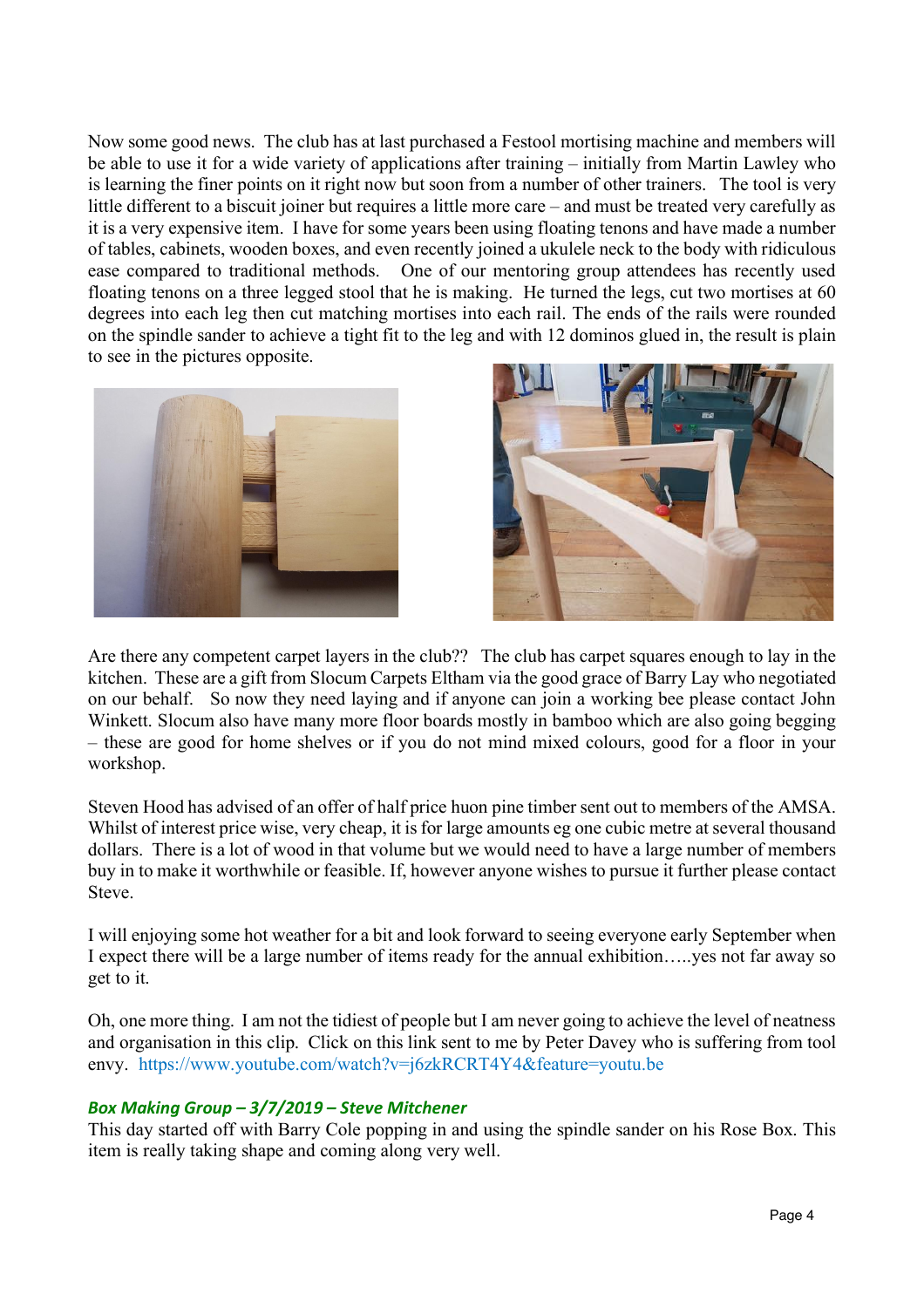Steve Hood was working on a series of three boxes made from Black Walnut. The timber was showing some very nice features in the grain.

Sandra worked on her Huon Pine box, adding a thick base to give it a shadow line effect when sitting on a bench. Also cut to size a base for the Silky Oak Box, then proceeded to break down some timber. This all done, Sandra then spent some time on her Eagle in preparation to fitting legs to it in the future.

As I wasn't being overworked today, I managed to get some work done on some of my little carvings. (*I always bring something to do, in case it is quiet for me. And while I can watch others working for hours, I would rather be doing something myself*.) When the Box Making concluded for the day, I trimmed the new Club sign to length by hand, and finished the painting. The next step is sealing and weatherproofing it prior to hanging.

## *Carving Group – 5/7/2019 - Steve Mitchener*

Maike and Rod were both apologies for today's session.

Sandra was making eyes for her Pelican from an Alpaca's toenail. (*I believe this was legally sourced and not poached from an unsuspecting animal.*) Animal toenails are very tough, so Sandra found out very quickly, and this task wasn't as easy as you would have thought. Finally done with that, Sandra worked on a small relief face carving, and then went on to working on her Eagle.

Batoul machined up some Cypress for a project, and chatted on many things carving related. I heard the Nomad is away, and as he isn't here, that doesn't surprise me.

I came across a carving pattern for a single lace-up boot the other day. So, I decided to carve a pair, because after twenty years in the boot trade, I know they always come in pairs. I am using some Kauri Pine scraps from my shed as this is another "small" project for me.

Once carving finished for the day, I stayed and put the first coat of sealer on the new Club sign. The start of the end. Or is it the 'end of the beginning?' Or possibly the 'last act, of this particular drama.' Maybe it's even 'the last leg of a short walk.' It's definitely one of the above, or something similar.

## *Scrollsaw Group – 6/7/2019 – Steve Mitchener.*

It was quite a different day for me in the Scrollsaw group today. Had a few cutters working, a couple of visitors, and I spent most of the day helping Roz build a portable table for her Scrollsaw. Well, we made a good start, didn't quite get it finished. Next time.

Maike fixed a couple of strips to the back of a circular pyro picture so it could be hung. Then quickly raced off to do other things. Beryl was still labouring over the reindeer, and eventually abandoned them to do a compound cut religious sign.

Tony was doing more compound cutting. He cut out a Mexican and a burro sleeping under a cactus. (*From one side you see the Mexican, from the other you see the burro. It's a clever little illusion*.) Graham was working on his trivet in Mahogany.

Frank Camera and Keith Hawkins both popped in to cut some timber, and just as quickly popped out again.

And apart from four quick cuts for Maike, I didn't cut anything today. But it was fun working with Roz. So, I guess I am lucky I am retired and have all next week to catch up.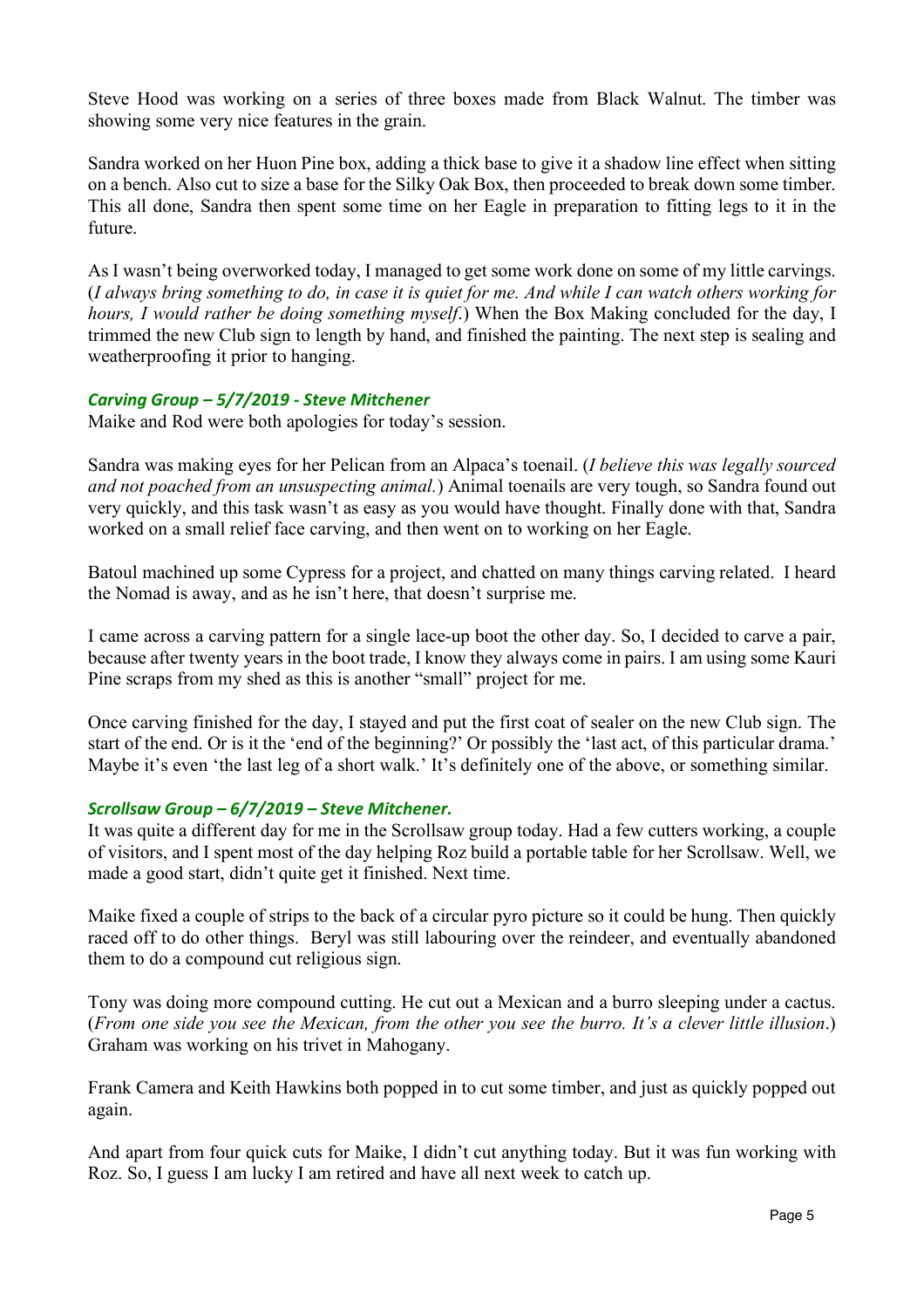Ooops, forgot. I am going down to my brother's next week to help him with some building work. But that's O.K. We will have great fun, cut timber and spread sawdust all over the place, and build what we want to in the process. I guess I'll have to catch up the week after that .... ….or maybe the week after that… …just as well I am retired…!

# *Carving Group – 19/7/2019 - Steve Mitchener*

Batoul is now away enjoying the weather in Italy, while the rest of us are here enjoying the Australian weather, making chips, and enjoying our woodwork.

Sandra is working on her Eagle. Maike is working on a Dove on a Cross. Alwyn is working on the knocker for his Green Man door knocker project. Getting to the final stages now.

David, a.k.a. the Nomad, was working on his wooden lock and spent some time carving the bowl of a spoon. Rod was working on Joseph for his nativity scene. Looks a lot less like a Monk now, and more like a Middle-Eastern Gentleman. (That's the carving, not Rod. He looks the same.)

Barry Lay brought his mate Chris in, and they did some work in the machine room. And Rado popped in to do some electrical work for the instrument group. (*Actually, took it home, fixed it, and brought it back. Don't get service like that anywhere else*.)

I worked on my little back-packer, four joined rings, and my pair of mini-boots. (*But not all at the same time. I am not quite that clever*.)

# *Box Making Group – 20/7/2019 - Steve Mitchener*

Today was a very busy day for this group. Not a long day by any means, but a busy and productive day for several of the Club members who came along. I spent most of my time with John Kinrade as we set up the table saw to cut mitres on his box pieces. Explaining what was happening and why, and showing him the safe way to do it, resulted not only in eight crisp, clean, and accurate mitre cuts, but also one happy woodworker when we were finished.

(*And the instructor wasn't displeased with the results either, I might add*.)

John Mentha spent his day sanding more bandsawn boxes on the spindle sander. Some tricky new designs, with one incorporating some unusual features in the timber. Steve Hood machined some timber to thickness on a home-built sled, and then routered some rebates into the resulting pieces.

Sandra worked on her Huon Pine Box and her Silky Oak Box. Paul Rushton popped in and machined some timber during a short visit. Adrian Desfontaines machined some timber for a coffee table. And we spent some time discussing various issues and construction techniques.

Albert MacGregor was splitting and machining some Snow Gum he had laminated to ply, so he could construct a bathroom sink unit with backer boards going up the wall. I put my two cents worth in and showed him the effects of "book-matching" the split timbers. Albert is now 'reconsidering' his design to incorporate some of the resulting timber features into the finished product. It will look absolutely fantastic.

And we had a short visit from Andy Snow to machine and sand some pieces. And Wes Weight came by to pick up some timber, and joined us for a coffee.

As I said in the opening paragraph, it was a productive day.

## *Pyrography Group – 28/7/2019 - Steve Mitchener*

Graham was an apology for this group, and Shirley is away enjoying warmer climes.